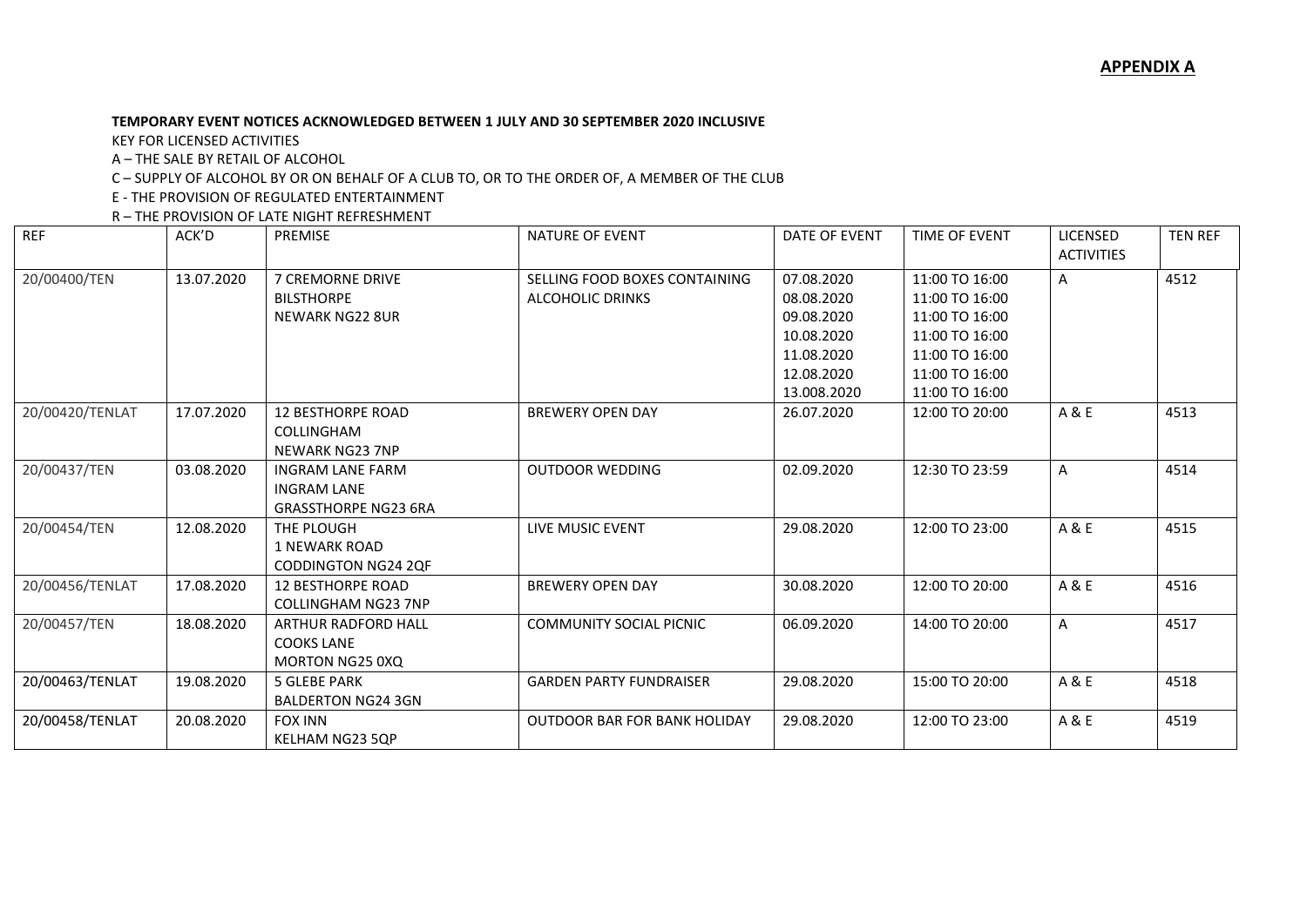| 20/00459/TEN    | 24.08.2020 | <b>CO-OP CAR PARK</b>      | <b>TEMPORARY SHOP</b>         | 02.09.2020 | 06:00 TO 23:00 | Α              | 4520 |
|-----------------|------------|----------------------------|-------------------------------|------------|----------------|----------------|------|
|                 |            | <b>MAIN STREET</b>         |                               | 03.09.2020 | 06:00 TO 23:00 |                |      |
|                 |            | <b>FARNSFIELD NG22 8EF</b> |                               | 04.09.2020 | 06:00 TO 23:00 |                |      |
|                 |            |                            |                               | 05.09.2020 | 06:00 TO 23:00 |                |      |
|                 |            |                            |                               | 06.09.2020 | 06:00 TO 23:00 |                |      |
|                 |            |                            |                               | 07.09.2020 | 06:00 TO 23:00 |                |      |
|                 |            |                            |                               | 08.09.2020 | 06:00 TO 23:00 |                |      |
| 20/00460/TEN    | 24.08.2020 | <b>CO-OP CAR PARK</b>      | <b>TEMPORARY SHOP</b>         | 10.09.2020 | 06:00 TO 23:00 | Α              | 4521 |
|                 |            | <b>MAIN STREET</b>         |                               | 11.09.2020 | 06:00 TO 23:00 |                |      |
|                 |            | <b>FARNSFIELD NG22 8EF</b> |                               | 12.09.2020 | 06:00 TO 23:00 |                |      |
|                 |            |                            |                               | 13.09.2020 | 06:00 TO 23:00 |                |      |
|                 |            |                            |                               | 14.09.2020 | 06:00 TO 23:00 |                |      |
|                 |            |                            |                               | 15.09.2020 | 06:00 TO 23:00 |                |      |
| 20/00461/TEN    | 24.08.2020 | <b>CO-OP CAR PARK</b>      | <b>TEMPORARY SHOP</b>         | 17.09.2020 | 06:00 TO 23:00 | A              | 4522 |
|                 |            | <b>MAIN STREET</b>         |                               | 18.09.2020 | 06:00 TO 23:00 |                |      |
|                 |            | <b>FARNSFIELD NG22 8EF</b> |                               | 19.09.2020 | 06:00 TO 23:00 |                |      |
|                 |            |                            |                               | 20.09.2020 | 06:00 TO 23:00 |                |      |
|                 |            |                            |                               | 21.09.2020 | 06:00 TO 23:00 |                |      |
|                 |            |                            |                               | 22.09.2020 | 06:00 TO 23:00 |                |      |
| 20/00462/TEN    | 24.08.2020 | <b>CO-OP CAR PARK</b>      | <b>TEMPORARY SHOP</b>         | 25.09.2020 | 06:00 TO 23:00 | Α              | 4523 |
|                 |            | <b>MAIN STREET</b>         |                               | 26.09.2020 | 06:00 TO 23:00 |                |      |
|                 |            | <b>FARNSFIELD NG22 8EF</b> |                               |            |                |                |      |
| 20/00522/TENLAT | 04.09.2020 | LA PARISIENNE              | OPENING WHILE WAITING FOR NEW | 11.09.2020 | 09:00 TO 24:00 | <b>A&amp;R</b> | 4524 |
|                 |            | 12 KING STREET             | <b>LICENCE</b>                | 12.09.2020 | 09:00 TO 24:00 |                |      |
|                 |            | SOUTHWELL NG25 0EN         |                               | 13.09.2020 | 09:00 TO 24:00 |                |      |
| 20/00523/TENLAT | 04.09.2020 | LA PARISIENNE              | OPENING WHILE WAITING FOR NEW | 15.09.2020 | 09:00 TO 24:00 | A & R          | 4525 |
|                 |            | 12 KING STREET             | <b>LICENCE</b>                | 16.09.2020 | 09:00 TO 24:00 |                |      |
|                 |            | SOUTHWELL NG25 0EN         |                               | 17.09.2020 | 09:00 TO 24:00 |                |      |
|                 |            |                            |                               | 18.09.2020 | 09:00 TO 24:00 |                |      |
|                 |            |                            |                               | 19.09.2020 | 09:00 TO 24:00 |                |      |
|                 |            |                            |                               | 20.09.2020 | 09:00 TO 24:00 |                |      |
| 20/00524/TEN    | 04.09.2020 | LA PARISIENNE              | OPENING WHILE WAITING FOR NEW | 22.09.2020 | 09:00 TO 24:00 | <b>A&amp;R</b> | 4526 |
|                 |            | 12 KING STREET             | <b>LICENCE</b>                | 23.09.2020 | 09:00 TO 24:00 |                |      |
|                 |            | SOUTHWELL NG25 0EN         |                               | 24.09.2020 | 09:00 TO 24:00 |                |      |
|                 |            |                            |                               | 25.09.2020 | 09:00 TO 24:00 |                |      |
|                 |            |                            |                               | 26.09.2020 | 09:00 TO 24:00 |                |      |
|                 |            |                            |                               | 27.09.2020 | 09:00 TO 24:00 |                |      |